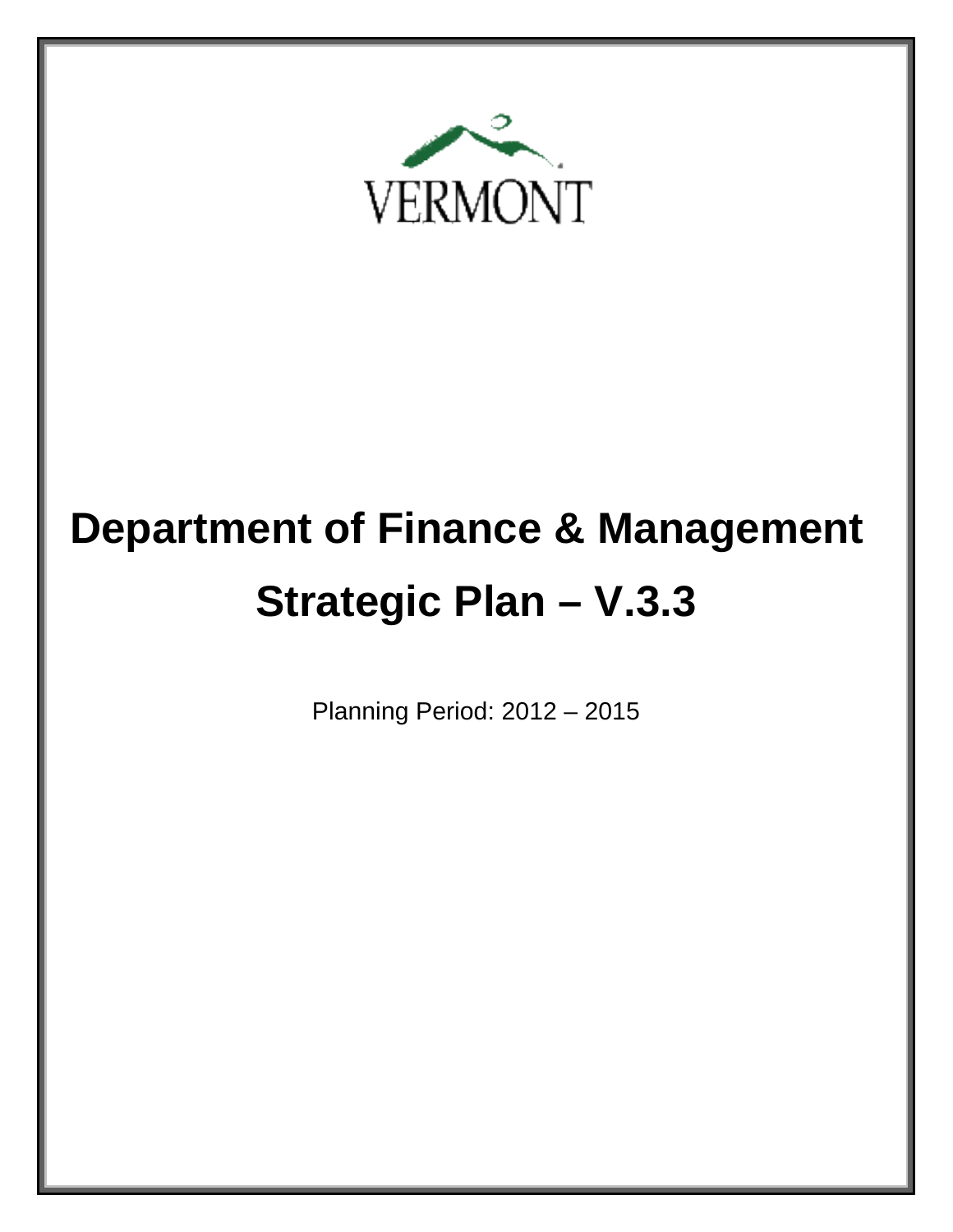# **Table of Contents**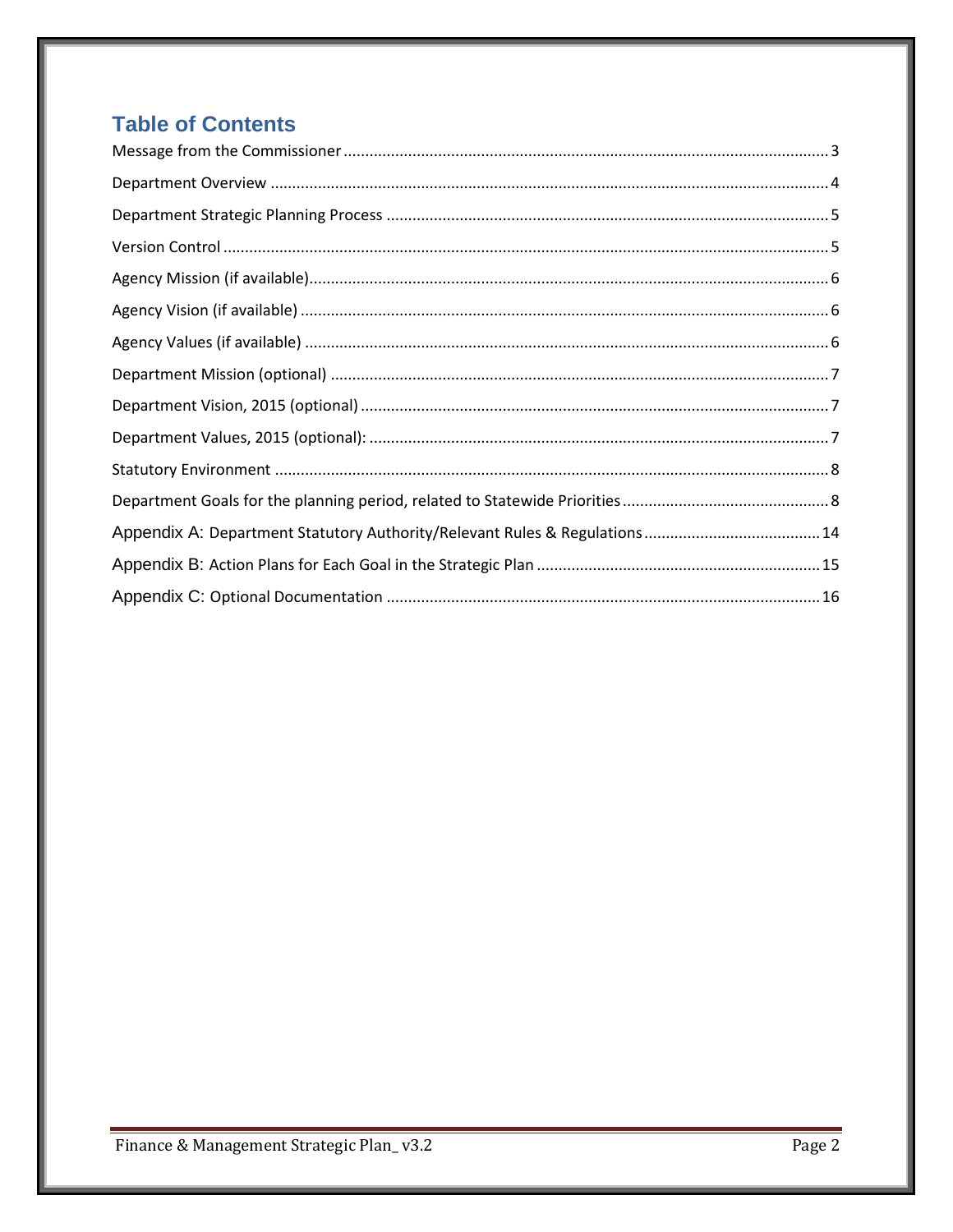## <span id="page-2-0"></span>**Message from the Commissioner**

The primary purpose of the Department of Finance & Management is to oversee efficient and effective operations related to the State of Vermont's finances. We serve our stakeholders in many ways including developing the Governor's budget recommendations, delivering reliable financial information, advocating for responsible use of taxpayer dollars, and developing, maintaining and supporting the State's primary financial systems. The Department is composed of the Commissioner's Office and three operational divisions: Budget and Management, Customer Services, and Financial Operations [Statewide Reporting, Statewide Accounting and Payroll].

The Department of Finance & Management, together with Agencies and Departments across state government, as well as the Offices of the State Auditor and State Treasurer, worked together over many years to successfully implement the statewide financial policies and procedures that are geared toward the timely, accurate and complete reporting of financial information. The efforts of this group have resulted in the Department of Finance & Management receiving, for the third consecutive year (FY 2009, 2010 and 2011), the Certification of Achievement for Excellence in Financial Reporting – the highest recognition in the area of government accounting and financial reporting – from the Government Finance Officers Association (GFOA) of the United States and Canada, for Vermont's Comprehensive Annual Financial Report.

The strong fiscal policies of the State of Vermont and its adherence to sustainable budgets, a consensus revenue process and debt affordability standard have resulted in Vermont receiving the highest overall bond rating in New England.

Finance & Management's work provides core operational services and support to departments that provide direct services to citizens, businesses and other organizations, allowing these more visible departments the ability to focus on their services, policy and programmatic work. Finance & Management is a strong and knowledgeable team providing statewide fiscal oversight, support and direction.

I, as Commissioner, along with the Deputy Commissioner, Division Directors and the entire departmental staff take great personal pride in the efforts and achievements of our department to date; we pledge to continue to serve the State of Vermont to the best of our abilities.

James B. Reardon, Commissioner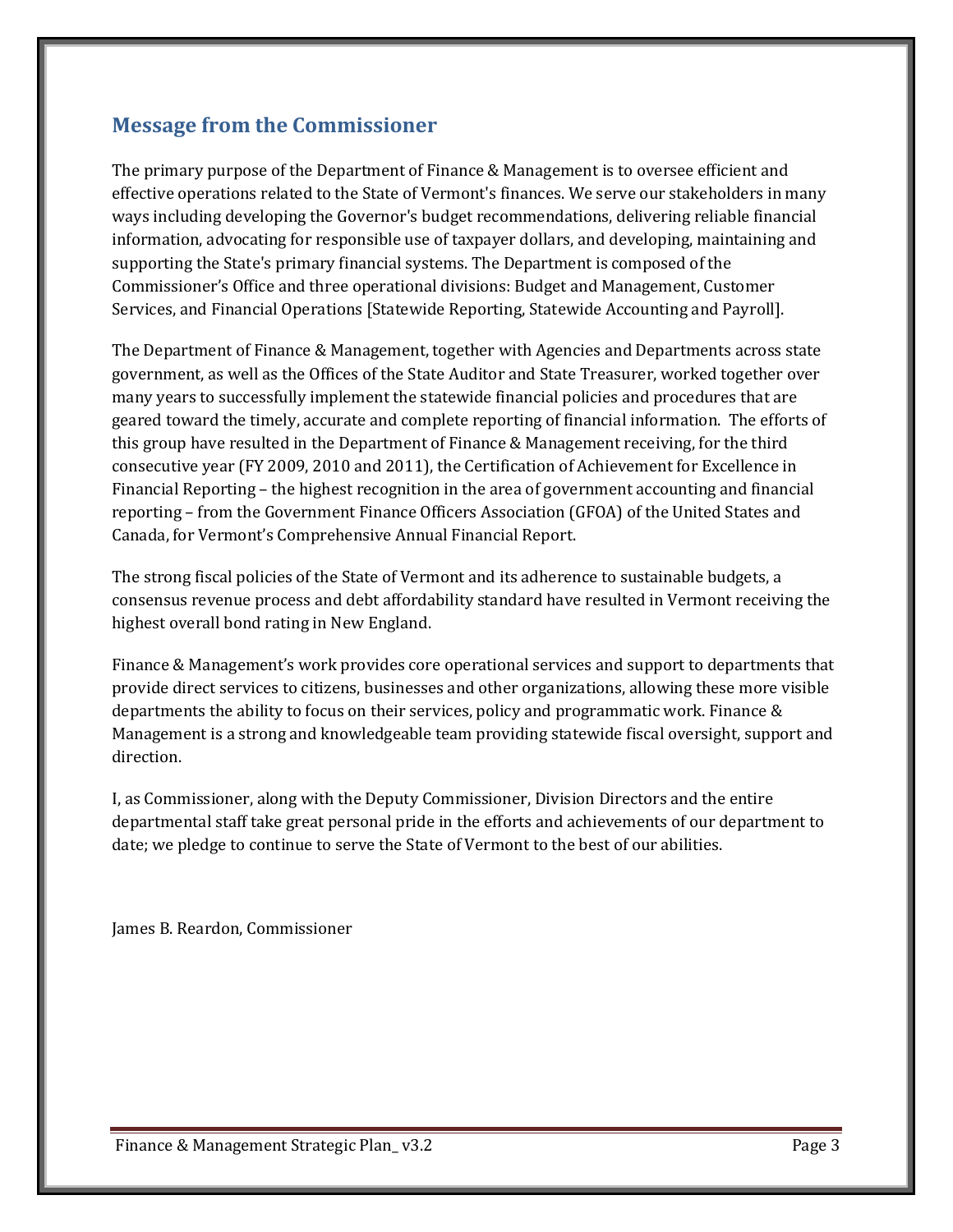### <span id="page-3-0"></span>**Department Overview**

**MISSION:** The Department of Finance and Management is dedicated to the effective and efficient execution of the State's fiscal responsibilities. We are committed to serving Vermont's citizens and our peers by:

- 1. Establishing and maintaining centralized accounting functions that incorporate appropriate internal controls and generate reliable financial information that is in accord with established accounting principles; and
- 2. Developing, maintaining, and advocating for fiscally responsible and sustainable budgets and related management recommendations for the Secretary of Administration and the Governor.

**ORGANIZATION:** Located in the historic Pavilion Building in Montpelier, VT, the Department of Finance & Management occupies offices on the third, fourth and fifth floors of the building. The Department of Finance and Management consists of three divisions, Budget and Management (including the Commissioner's office), Financial Operations and Change Management/Customer Services with a total of 38 current authorized positions.

**Budget and Management** (5<sup>th</sup> floor), which includes the Commissioner, Deputy Commissioner, Executive Assistant and Administrative Support Coordinator, manages the development of the Governor's recommended budget, monitors and defends the passage of the budget through the legislature, and manages the adopted budget throughout the fiscal year. An experienced staff of 6 Budget Analysts, supervised by the State Budget Director is responsible for specific agencies and department areas. In addition to managing the department, the Commissioner and Deputy Commissioner have overall statewide responsibility for financial policies and procedures, supporting the Office of the Secretary of Administration in operational areas such as Administrative Bulletins, review of and recommendations to the Secretary for contracts, sole source requests, and fiscal adjustments (e.g. excess receipts, etc.) submitted by departments and managing the Consensus Revenue process.

**Financial Operations** (4<sup>th</sup> and 3<sup>rd</sup> floors) maintains and operates the state's centralized accounting system, VISION. Reporting to the Director of Financial Operations, the Director of Statewide Accounting and a staff of 7 financial and internal control professionals, provide related controls and services for managers and employees of state government, and generate reliable financial information that is in accord with Generally Accepted Accounting Principles (GAAP)  $(4<sup>th</sup>$ floor). Additional responsibilities include cooperation with the State Treasurer in projecting and monitoring cash flow of State government, and under the direction of the Director of Payroll, the oversight and management of the statewide payroll process and 6 staff (3<sup>rd</sup> floor).

This effort culminates in the publication of the State's Comprehensive Annual Financial Report (CAFR), and federally required reports, prepared under the expertise of the Director of Statewide Reporting and a staff of 5 professionals.

*Change Management/Customer Service* promotes correct utilization and adoption of federal, State and Finance & Management systems and guidelines. This Team supports users of the VISION system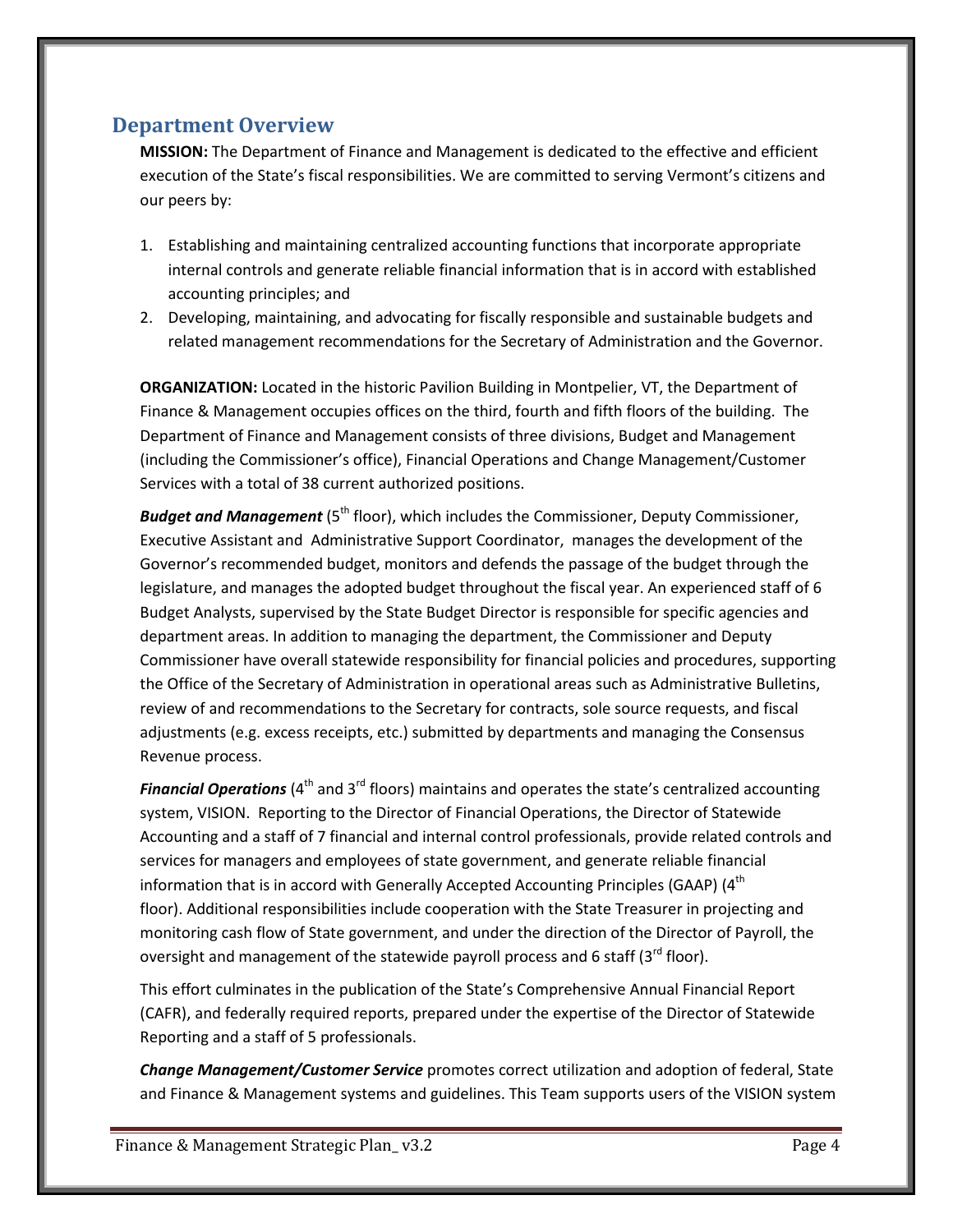by providing training classes and material, answering questions about VISION in a manner consistent with Department and Agency policies. Customer Service is the first point of contact for most customers, and facilitates the intersection of users, the technical staff and Financial Operations. All questions related to modifying VISION or requests for added functionality, such as adding business processes to modules to support state operations, are handled by the Director of Change Management and 4 Finance Support Team specialists.

## <span id="page-4-0"></span>**Department Strategic Planning Process**

*Several high level strategic discussions between the Commissioner and Deputy Commissioner occurred as a result of the Governor's Strategic Planning Retreat and after cabinet meetings, in addition to agency works sessions. The Deputy Commissioner then led the department's strategic planning core team, composed of the deputy and the three division directors. An initial one-page draft document was collaboratively developed, modeled on the Vision, Values and Priorities document developed as a result of the Governor's Cabinet Strategic planning retreat held on June 22, 2011.* 

*After the initial draft document was created, each division director met with key staff members to review the previous mission statement and organizational narratives for comparison purposes, resulting in suggested changes to the document. Financial Operations and Customer Service were able to leverage activities (meetings and discussions) previously held during the initial risk assessment process for the VISION/HCM upgrade project Risk Committee. Budget & Management incorporated the strategic discussion into the agenda for the weekly Budget & Management Staff Meeting. The core team then incorporated suggested changes and edits, as appropriate for final editing, review and approval by the Commissioner.*

*This document is intended to be a "living document" with updates and changes made as necessary. Therefore, a Version Control Chart is shown below:*

|       | 7/1/2011 to |                                                                                         |
|-------|-------------|-----------------------------------------------------------------------------------------|
| V.1   | 9/28/2011   | Initial draft for work group development (Deputy Commissioner & Department Directors)   |
| V.2   | 10/28/2011  | Draft - Submitted to Commissioner & Secretary for Comment                               |
|       |             | Final Version - Approved by Commissioner & Secretary for Review; Submitted to Secretary |
| V.3   | 3/16/2012   | of Administration for Review                                                            |
| V.3.1 | 5/17/2012   | Final Version with Minor edits to clarify certain acronyms.                             |
| V.3.2 | 5/25/2012   | Resubmit with incorporation of new Goal related to the Expense Module                   |
|       |             |                                                                                         |

### <span id="page-4-1"></span>**Version Control**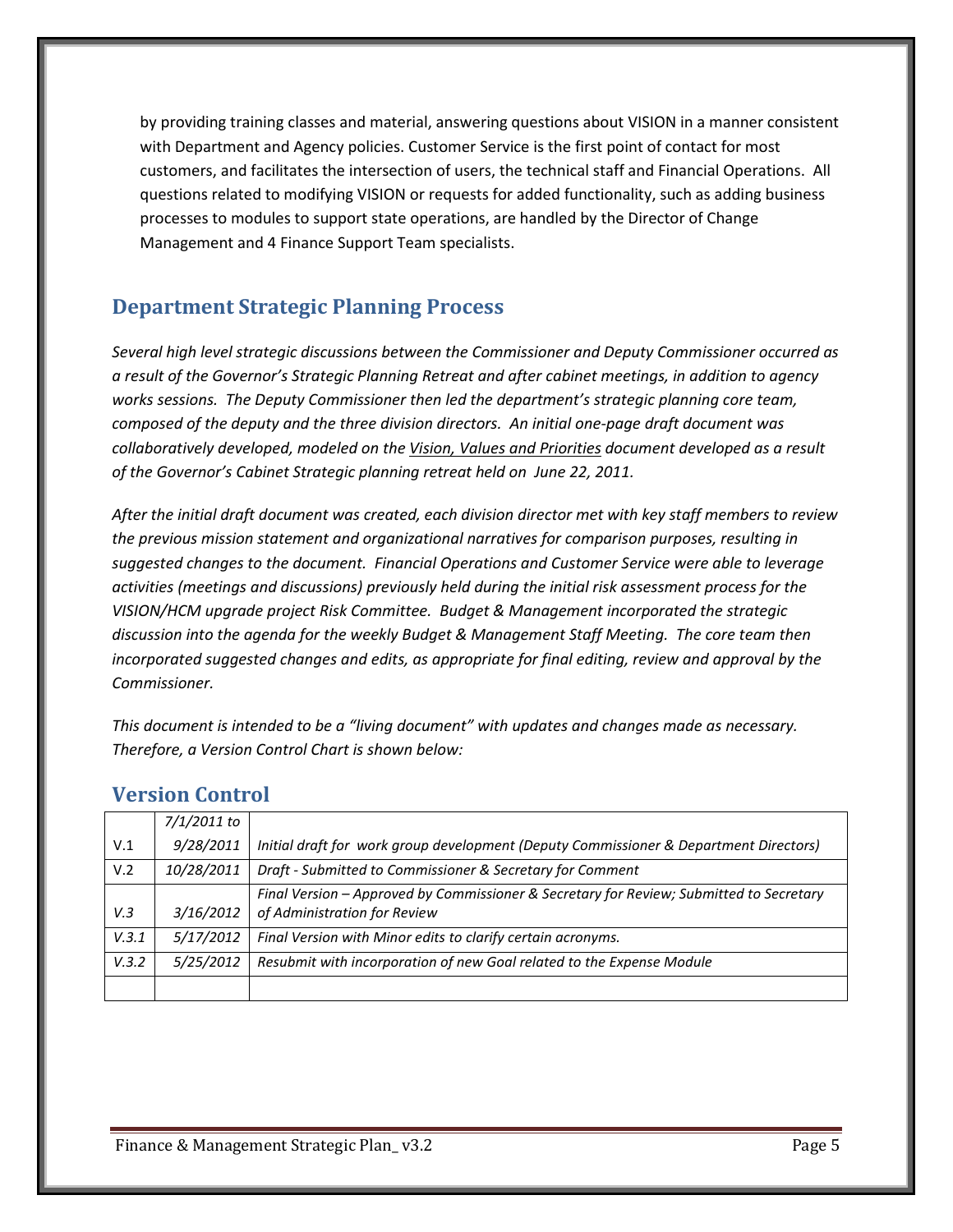# <span id="page-5-1"></span><span id="page-5-0"></span>**Agency Mission (if available)**

# **Agency Vision (if available)**

*(Overarching goal for this strategic planning period, in alignment with Statewide vision.)*

<span id="page-5-2"></span>**Agency Values (if available)**

Finance & Management Strategic Plan\_v3.2 example of the control of the Page 6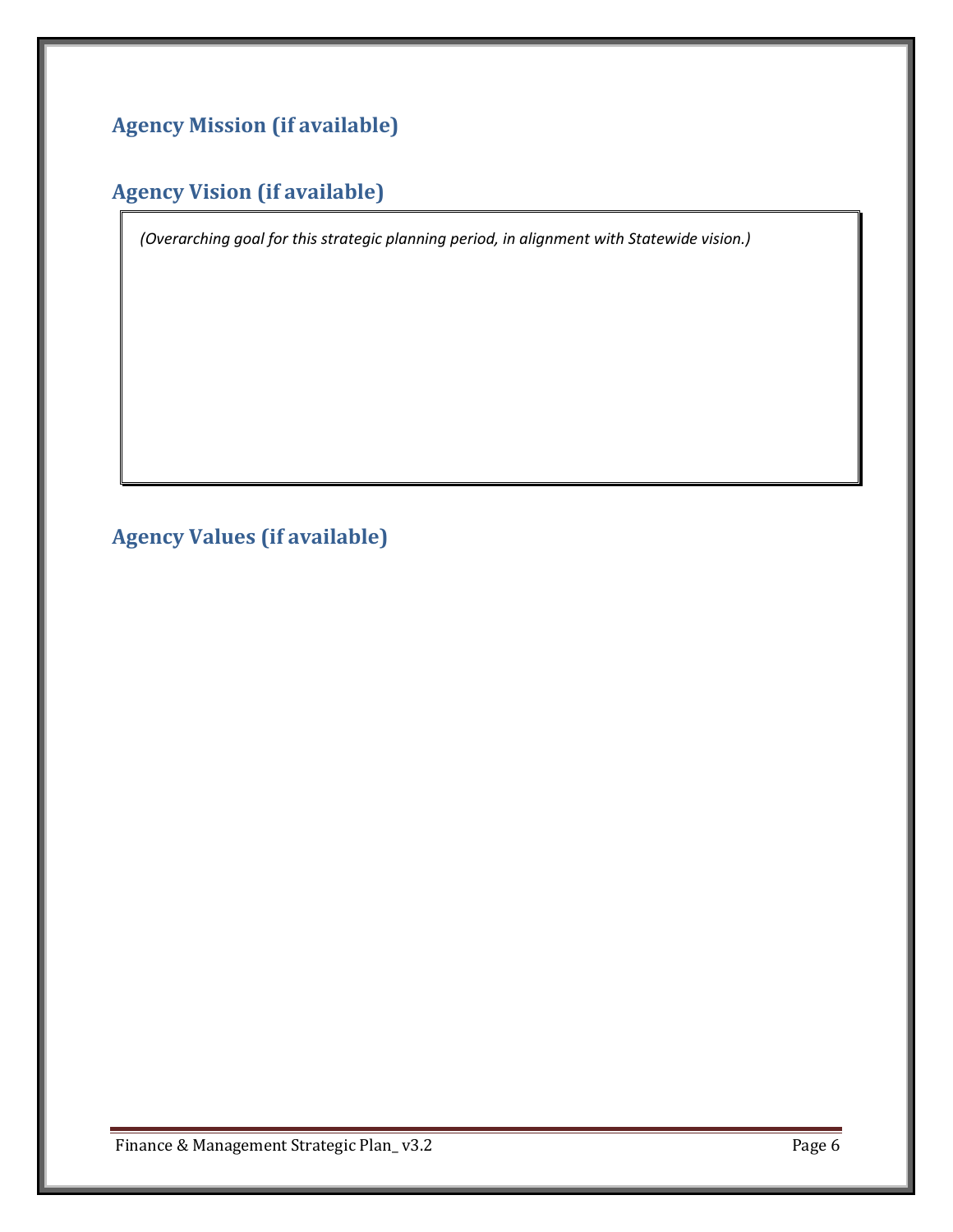## <span id="page-6-0"></span>**Department Mission (optional)**

The Department of Finance and Management is dedicated to the effective and efficient execution of the State's fiscal responsibilities. We are committed to serving Vermont's citizens and our peers by:

- 1. Establishing and maintaining centralized accounting functions that incorporate appropriate internal controls and generate reliable financial information that is in accord with established accounting principles; and
- 2. Developing, maintaining, and advocating for fiscally responsible and sustainable budgets and related management recommendations for the Secretary of Administration and the Governor.

## <span id="page-6-1"></span>**Department Vision, 2015 (optional)**

By 2015, the Department sees expansion of our primary Enterprise Resource Planning (ERP) financial systems as follows:

- 2011 2013 Upgrade and enhance Human Capital Management (HCM) complete transition away from Paradox and to a fully integrated system for managing employees and associated costs;
- 2012 legacy Budget Development System (BDS) replacement complete and used to create the 2014 budget;
- 2013-2014 Upgrade and enhance VISION Perform necessary upgrades and add functionality to reduce the use of side systems;
- Replace the Vermont Department of Labor's (VDOL) legacy system functions into the existing VISION statewide ERP financial system;
- Replace the Vermont Agency of Transportation (VTrans) project accounting (STARS) by expanding VISION to include a Project Costing Module, and a Contract Management Module – in progress;
- Design and implement a Financial Transparency Website.

## <span id="page-6-2"></span>**Department Values, 2015 (optional):**

#### Unchanged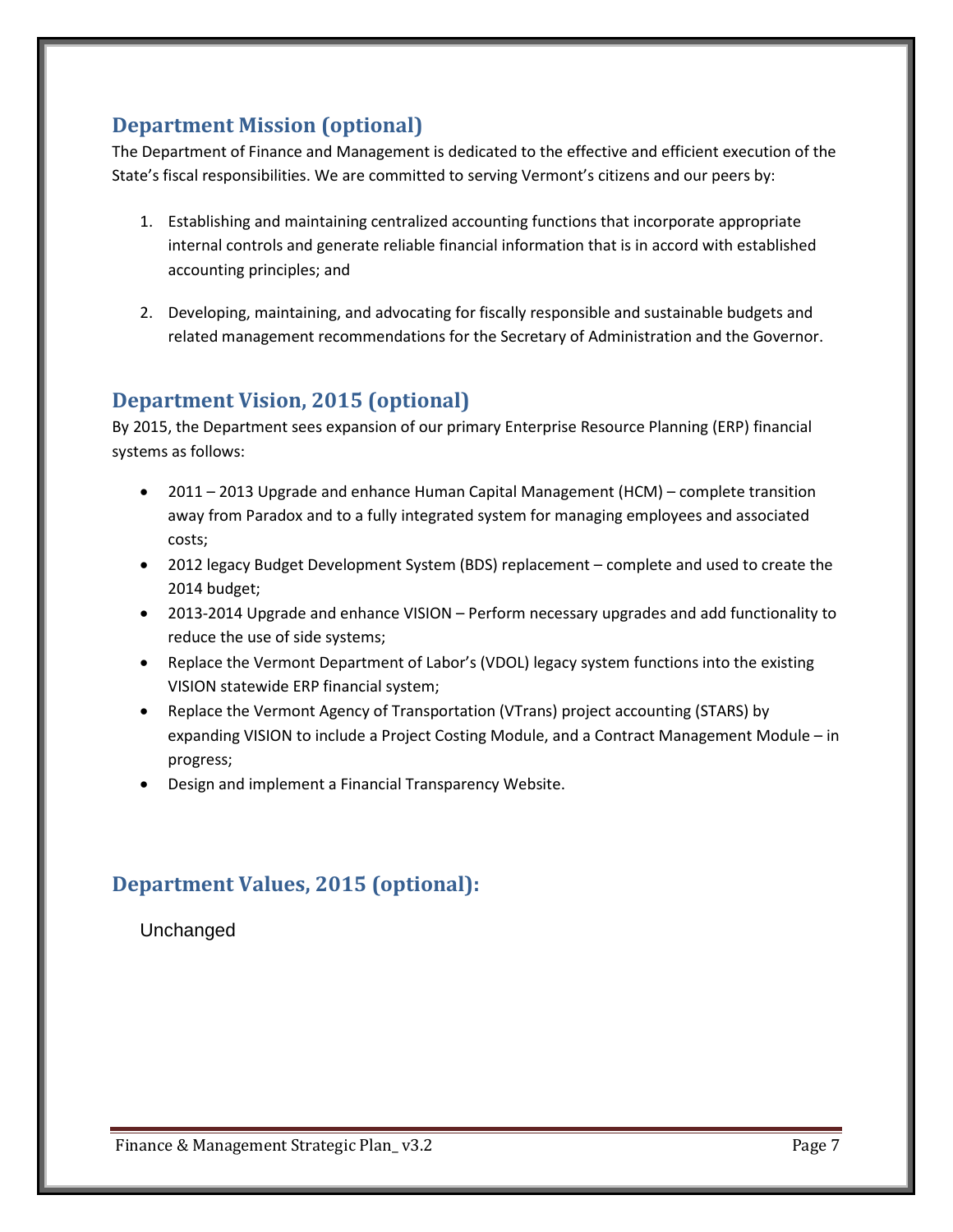#### <span id="page-7-0"></span>**Statutory Environment**

*The Agency of Administration was formed by the General Assembly by Act 92 of 1971. The Agency's organization and authority is described in 3 V.S.A. Chapter 45 § 2202; the Department of Finance and Management's creation and authority 3 V.S.A. Chapter 45 § 2281. The appointed (exempt) Commissioner is the department head and an exempt Deputy Commissioner serves as the Commissioner's designee. The primary duties of the Commissioner and therefore the department are contained in 32 V.S.A § 182. The Commissioner is named in several other statutes for the purpose of oversight and/or related responsibility over specific statutory items within other departments.* 

*The Department is principally responsible for:* overseeing the operations related to the State of Vermont's finances; coordinating the preparation and submission of the Governor's budget recommendations; statewide financial reporting; and providing and supporting the State's primary financial systems. The Commissioner of Finance & Management is charged with responsibilities in many areas in statute and in Executive Orders. See Appendix A for a list of current references to the Department of Finance & Management and/or the Commissioner.

# <span id="page-7-1"></span>**Department Goals for the planning period, related to Statewide Priorities**

*Resources, both financial and staffing, continually challenge the department's strategy. Although we have a statewide mission, the activities for which we are responsible are decentralized in the individual agencies and departments. Federal and state reporting is ever changing which requires staff to regularly expand their expertise and skills. Evolving industry standards and major ERP system obsolesces require frequent upgrades and full system implementations.* An ongoing challenge is to execute financial discipline across the entire State when not all people performing these functions have the requisite accounting/financial knowledge necessary to fully understand the accounting architecture, fiscal best practices, and Generally Accepted Accounting Principles. While we are successful at providing statewide employees with the tools and business processes necessary to perform their fiscal duties, we are not as successful, nor do we have sufficient resources, to fully educate agency and departmental staff in these areas.

- *To address our internal staff resources issues for the ERP Projects, we reassigned the Director of Statewide Reporting to the VISION/HCM project team and backfilled that position with a seasoned government financial reporting professional for the duration of the project; this allows our most experienced and skilled reporting individual to focus almost exclusively on the project. Staff resources for the Budget System replacement are being addressed somewhat by the hiring of an outside project management consultant and to have the Deputy Commissioner act as back-up to the Budget Director and Budget Analyst assigned. This is intended to allow the project to proceed uninterrupted despite the timing of the project initiation running concurrent with the development of the Governor's FY 2013 Budget Recommendation.*
- *To address the financial discipline, the ERP projects will require statewide standardization of the chart of accounts and use thereof. The project will provide the opportunity to train users on how to*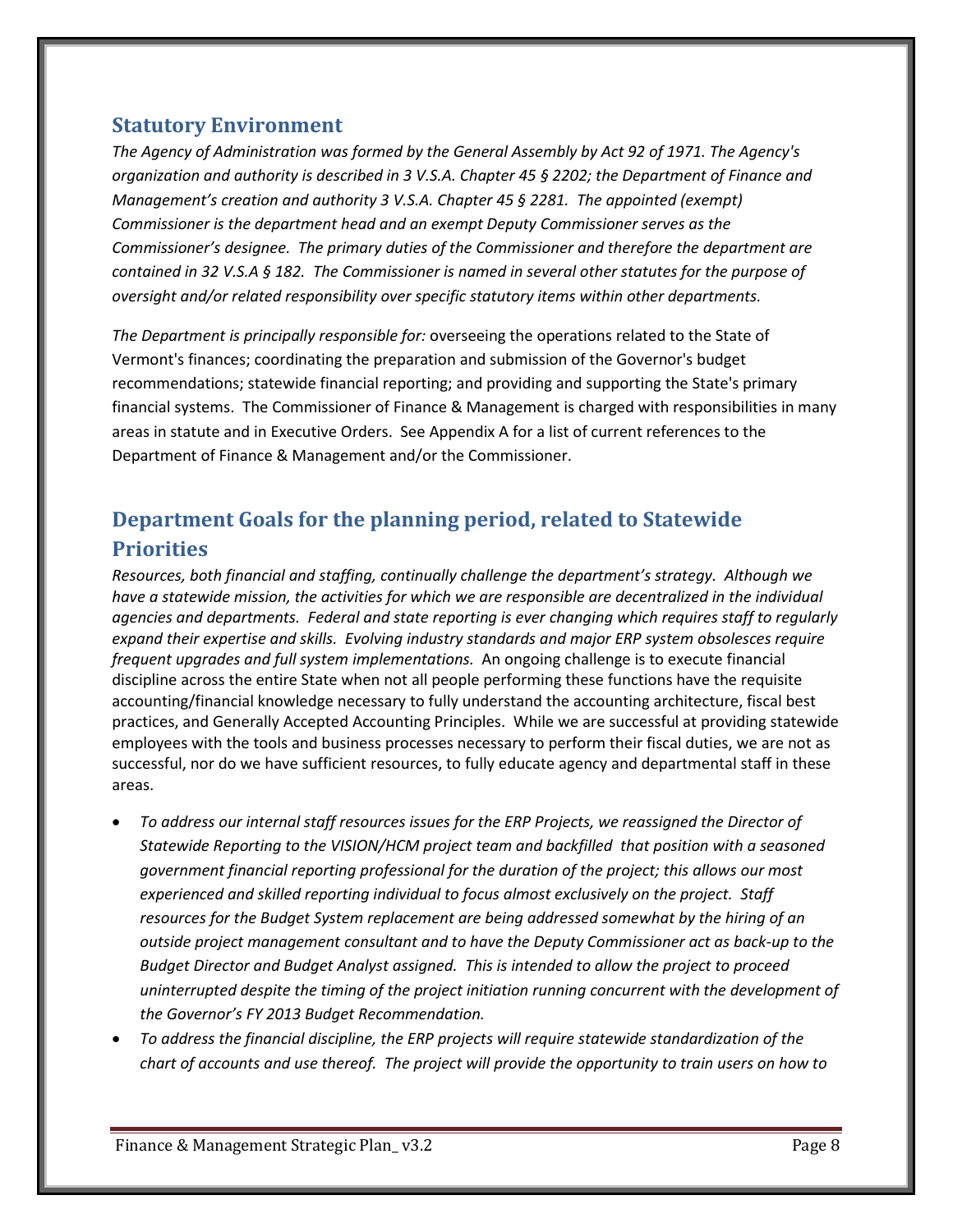*use the new software, as well as on how to properly use the accounting architecture (chart of accounts);*

• *With the completion of the ERP projects, the expanded nature of these systems will require sufficient technical development resources to ensure reliable operations and maximize the State's return on in its investment. Similarly, maximizing the potential of these systems, adhering to financial standards, and evolving demands will require an ongoing evaluation of departmental business processes.* 

#### **PRIORITIES**

- 1. Create a working environment within our department that encourages personal growth and responsibility within our management and staff.
- 2. Assist the financial staff in agencies/departments statewide to achieve their departmental financial goals, including compliance and accountability, as a part of the statewide financial goals.
- 3. Complete our two major software system upgrade implementations (HCM/VISION and BDS replacement) within the prescribed project schedule and budget, with as smooth a go-live transition process as possible. This will require the dedication of the project team and the commitment of agency and executive management to ensuring the necessary resources are available to achieve full pre-go-live user training and on-going post-go-live support.
- 4. Protect the State and its citizenry from fraud and the misuse of state assets through: the dissemination of Internal Control Best Practices; issuance and monitoring of formal Finance and VISION Policies and Procedures; and working collaboratively with the State Auditor's Office, outside auditors (principally KPMG LLP), agencies/departments and federal agencies to resolve and reduce audit findings.
- 5. Provide clear and timely instructions, guidance and schedule to departments for: preparation of annual budgets, budget adjustment and/or modifications; and annual year-end fiscal close-out.
- 6. Work collaboratively and cooperatively with departments to develop and adopt annual Governor's Executive Budget Recommendations that maximize departments' abilities to achieve their respective Vision/Values/Priorities within the context of sound budgeting practices, statewide fiscal constraints, and the Governor's policy priorities.
- 7. Develop clear and powerful budget presentation materials to effectively present the Governor's budget to the legislature, news media, and public.
- 8. Provide a publically accessible website, with ever improving content, intended to inform and educated the public by providing transparent financial information and open publication of all financial policies and procedures.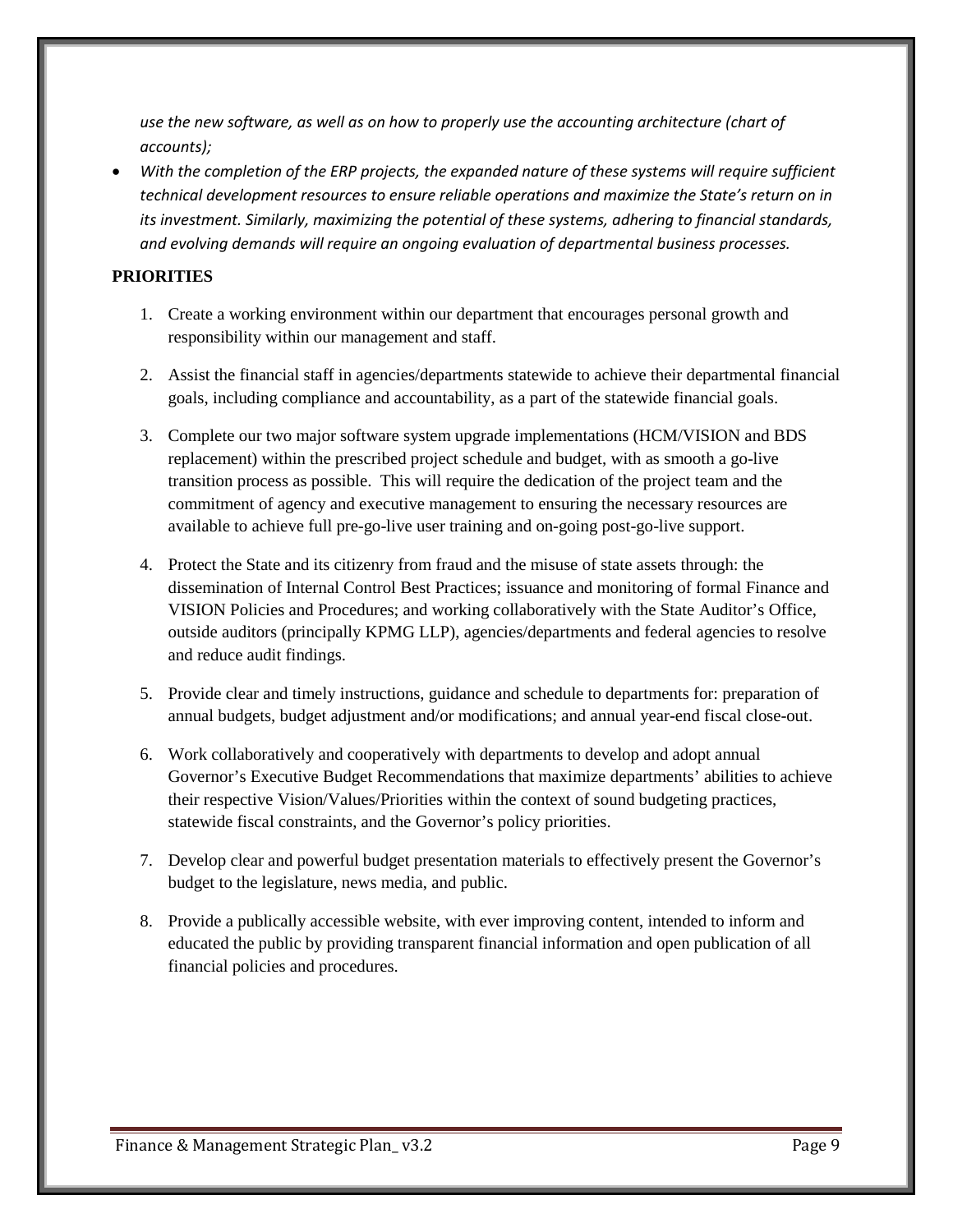#### *STATE BUDGET AND FINANCIAL & INFORMATION:*

**Goal 1:** To produce informative, easy- to- understand documentation of the Governor's recommended budget.

- A. This goal serves Statewide Priority #5 (State Government and Employees) by improving accountability and customer service.
- B. Performance measures:
	- a. Measure 1A: Post annual budget and budget adjustment documentation to a publically accessible website no later than 1 week after a triggering event (Governor's budget address, enactment of bill, etc.)
- C. Goal Strategies:
	- a. Strategy 1.1: Work to continually improve the underlying supporting documentation necessary to effectively explain and inform the public about the Governor's recommended budget priorities; incorporate appropriate budget elements into a departmental dashboard which flows through to the Governor's dashboard;

**Goal 2:** To design and implement a Financial Transparency Website.

This goal serves Statewide Priority #5 (State Government and Employees) by improving accountability and customer service.

- **A.** Performance measures:
	- **a.** Measure 2A: Completion of Work Plan with content by 5/31/2012;
	- **b.** Measure 2B: Initial website open to public by September 1, 2012 (initial version);
- **B.** Goal Strategies:
	- **a.** Strategy 2.1: Align with Governor's Dashboard project;
	- **b.** Strategy 2.2: Develop governance model for sustainability and expansion of website content and functionality.

**Goal 3:** To implement a state-wide budgeting system that facilitates program-based budgeting and that has the capability to retain performance measures related to those programs.

- A. This goal serves Statewide Priority #5 (State Government and Employees) by improving accountability and performance measurement.
- B. Performance measures:
	- a. Measure 3A: By 9/15/2012, new budget system implemented and open for access to statewide business office users to develop FY 2014 budget requests ;
	- b. Measure 3B: 100% of departmental basic budget development completed using new budget system;
	- c. Measure 3c: Programmatic budgets included for state programs in departmental budget submission in new system: 10% of all programs for FY 2014; and 25% for FY 2015.
- C. Goal Strategies:
	- a. Strategy 3.1: Ensure the successful implementation of the new budget system by: Contracting for Project Manager to oversee the project as internal state staffing

Finance & Management Strategic Plan\_ v3.2 example of the control of the Page 10 Page 10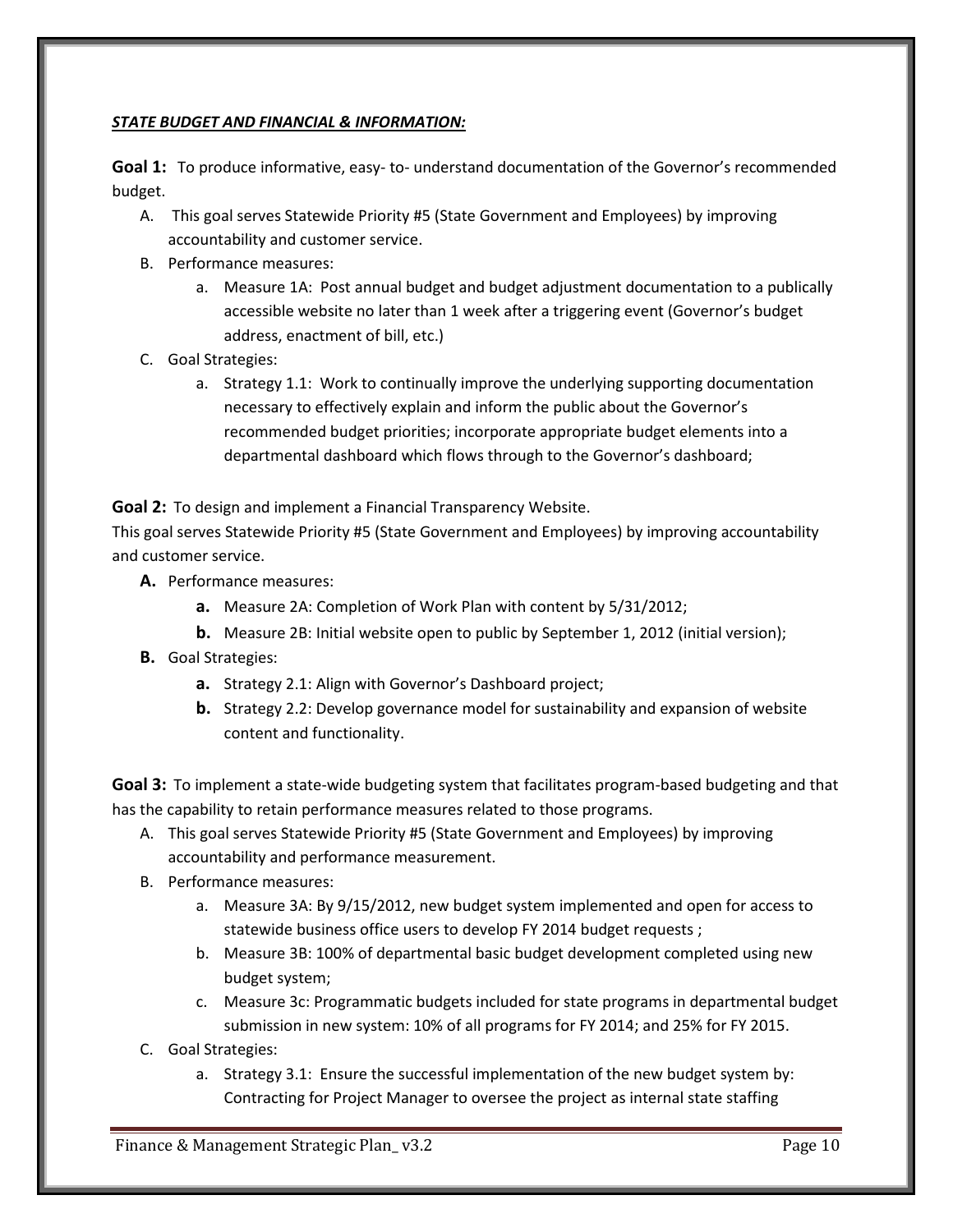resources are insufficient; expansion of the engagement for our existing consultant to include Project Management leverages the knowledge gained by the State and the consultant during the successfully completed needs assessment and budget system/implementer procurement phase of the Project;

a. Strategy 3.2: Prioritize by individual program the timing (which fiscal year budget) each will be included in the new programmatic budgeting capability; this will allow for a staged roll-out of programmatic budgeting and ensure all programs are incorporated successfully within a reasonable number of budget cycles (fiscal years).

#### *FINANCIAL REPORTING:*

**Goal 4:** To produce accurate and informative annual financial statements in accordance with Generally Accepted Accounting Principles (GAAP) and the Government Accounting Standards Board Statements.

- A. This goal serves Statewide Priority #5 (State Government and Employees) by improving accountability and transparency.
- B. Performance measures:
	- a. Measure 4A: Maintain Government Finance Officers Association (GFOA) Award of Excellence in Financial Statement Reporting annually;
	- b. Measure 4B: Resolve 100% of audit findings within 12 months of audit publication.
- C. Goal Strategies:
	- a. Strategy 4.1: Annually, issue clear year-end closing instructions with specific deliverables and deadlines; provide follow-up reminder emails as individual deliverable deadlines approach; post instructions and reminders on website;
	- b. Strategy 4.2: Develop corrective action plan and assist departments in doing so for all repeat and one-time audit findings;
	- c. Strategy 4.3: Provide departments with the support necessary to continually strengthen their activities regarding financial monitoring and reporting.

**Goal 5:** To provide statewide managers and business staff with a general framework for developing and evaluating their internal controls.

- A. This goal serves Statewide Priority #5 (State Government and Employees) by improving accountability and transparency.
- B. Performance Measures:
	- a. Measure 5A: 100% participation by all State agencies and departments in the Annual Self-Assessment of Internal Controls Survey; .
	- b. Measure 5B: Percentage of questions answered YES by participants exceeds 90%;
- C. Goal Strategies:
	- a. Strategy 5.1: Publish and disseminate Finance & VISION Policies and Procedures, Internal Control Best Practices, Quarterly User Newsletter, and annual Self-Assessment of Internal Controls as well as posting results on the website.

**Goal 6:** To successfully complete the transition of employee travel-related expense reimbursement processing from Paradox to the new PeopleSoft Expense Module; payment of same from Payroll module

Finance & Management Strategic Plan\_ v3.2 example of the control of the Page 11 Page 11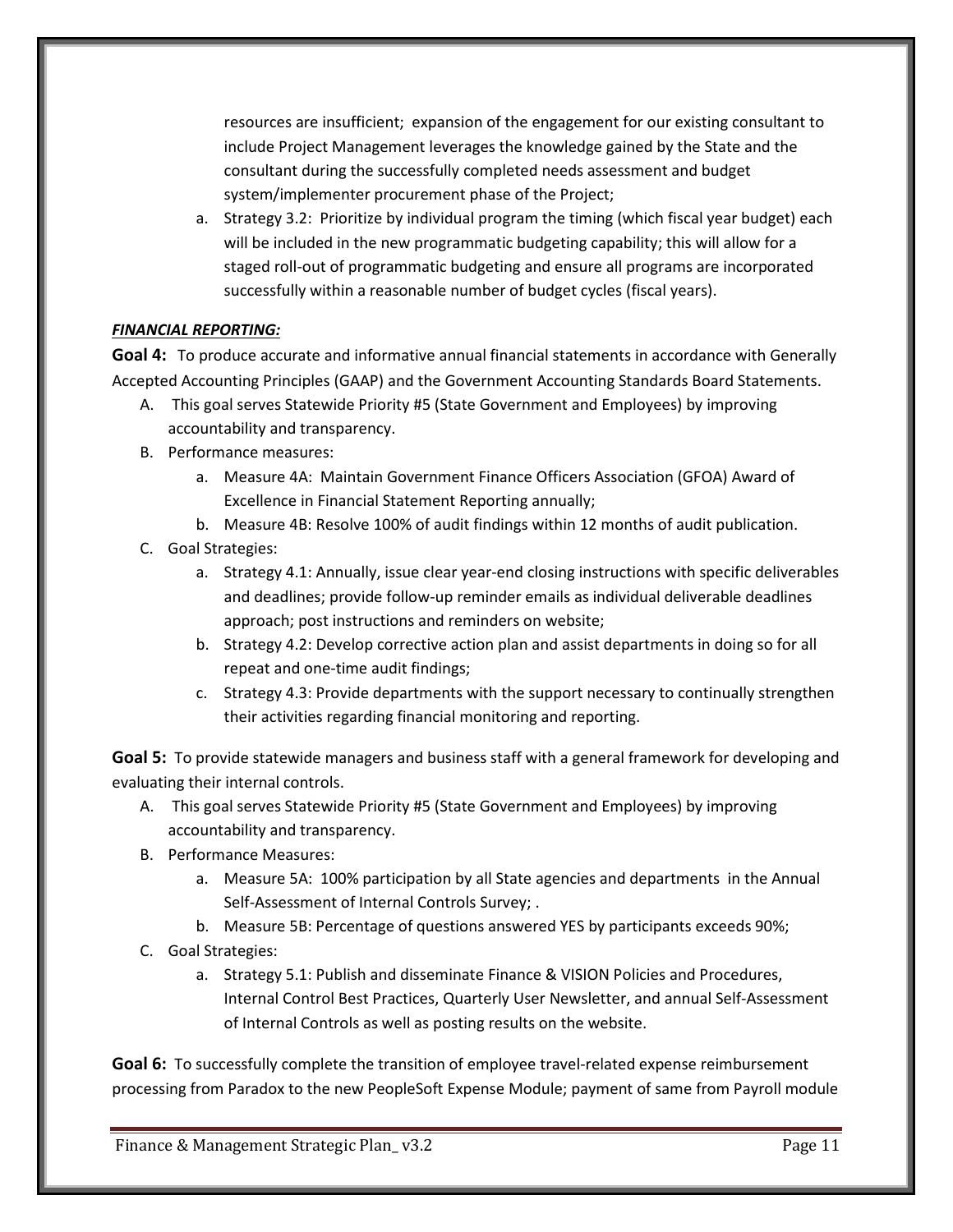to Accounts Payable; consolidation of travel-related and non-travel related expense reimbursement in one unified system with improved reporting, processing time; and compliance with State policy and IRS requirements.

- A. This goal serves Statewide Priority #5 (State Government and Employees) by improving accountability and transparency.
- B. Performance Measures:
	- a. Measure 6A: 100% participation by all employees in submission of expense reimbursement claims through the Expense Module;
- *C.* Goal Strategies:
	- a. Strategy 6.1: Reissue Agency of Administration **Bulletin 3.4**  $\sim$  Reimbursement for Travel Related Expenses to reflect the requirements of the new Expense Module and the inclusion of employee reimbursement for non-travel related items;
	- *b.* Strategy 6.2: Develop documentation and training materials;
	- *c.* Strategy 6.3: Schedule and hold statewide user and supervisor training.

#### *FINANCIAL SYSTEM USER CUSTOMER SUPPORT:*

**Goal 7:** To communicate with and educate financial stakeholders, including users of the State's financial systems (ERP) to ensure business operations and accounting transactions are accurate and in compliance with federal, state and financial requirements.

- A. This goal serves Statewide Priority #5 (State Government and Employees) by improving accountability and transparency.
- B. Performance Measures:
	- a. Measure 7A: By January 2014, develop Government Accounting 101 training class for business managers, in cooperation with the Summit, for implementation by June 2014;
	- b. Measure 7B: 100% of all existing business managers without accounting degrees attend Government Accounting 101 class by June 2015, or within 1 year of hire or promotion into a business manager (or equivalent) position.
	- c. Measure 7C: 25% of ERP users attend at least 1 VISION training class per year;
- C. Goal Strategies:
	- a. Strategy 7.1: Ensure all communication and materials are up to date for changes in business process, policy, and system functionality.
	- b. Strategy 7.2: Provide financial ERP users support via the phone, email and written documentation so that they have the knowledge to correctly record and monitor transactions in the system.
	- c. Strategy 7.3: Hold regularly scheduled classroom training that avoids peaks in the financial business cycle (State and Federal fiscal year end) to maximize attendance; monitor attendee and course trainer feedback to adjust course delivery in order to maximize relevance and retention of material.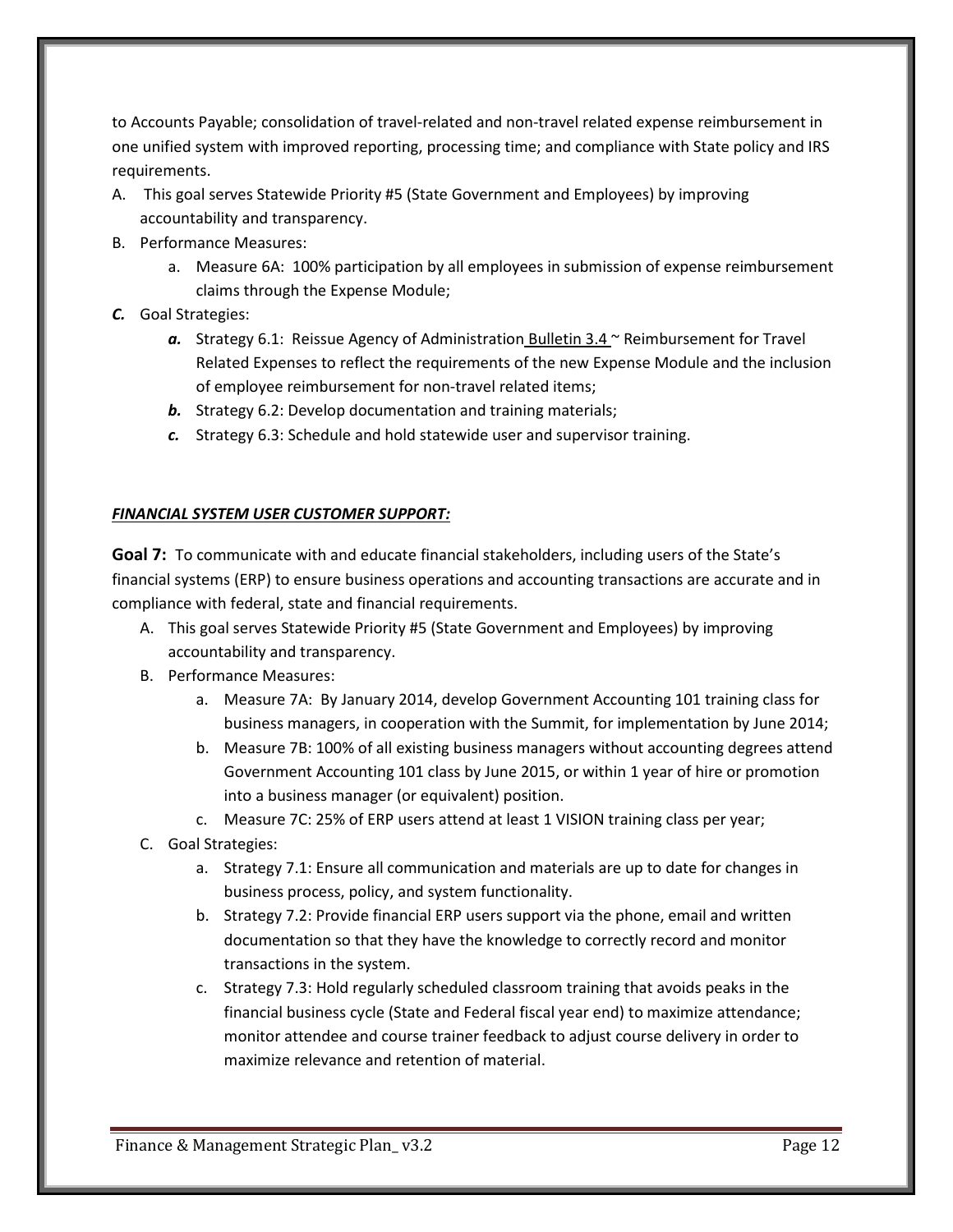d. Strategy 7.4: Cross-train customer service employees so that 80% of problems can be resolved by the first point of contact thereby eliminating handoffs and ensuring continuity.

Department Goals for the Planning Period, NOT directly related to Statewide Priorities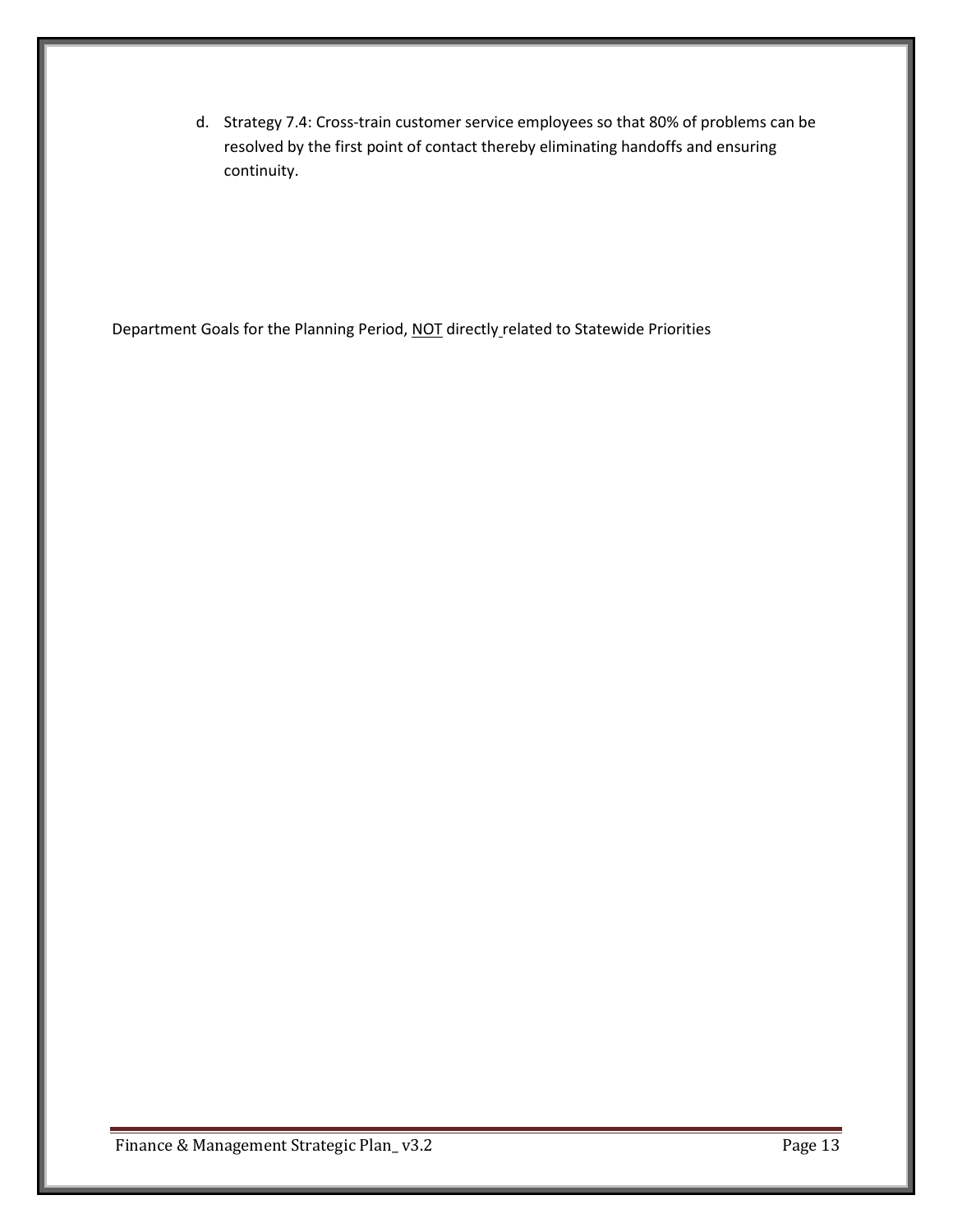## <span id="page-13-0"></span>**Appendix A: Department Statutory Authority/Relevant Rules & Regulations**

#### **STATUTORY REFERENCES:**

1 V.S.A. § 614; 2 V.S.A. § 14 and § 19;

3 V.S.A. §§ 9, 108, 154, 160, 266, 579, 632, 902, 2202(a)(1); and 2281

4 V.S.A. §§ 16, 606, 655, 695, 802 and 902;

5 V.S.A. §§ 38, 209, and 3585;

7 V.S.A. § 575 and §600;

8 V.S.A. §§ 80, 4250, and 6017;

9 V.S.A. § 5613;

10 V.S.A. §§ 105, 1102, 1176, 1177, 1594, 1627, 1938, 2461, 4135, and 4511;

13 V.S.A. §§ 5136, 5239 and 6505;

16 V.S.A. §§ 2539, 4025 and 4026;

18 V.S.A. §§ 120, 506, 509, 623, and 9404;

19 V.S.A. §§ 11b, 20, 25, 1508a, and 1509;

20 V.S.A. §§ 544, 1604, 1715, 2221, and 2273;

21 V.S.A. § 157 and § 1104;

23 V.S.A. §§ 325, 326, 328, and 1415;

24 V.S.A. § 366 and § 1409;

26 V.S.A. § 3104

29 V.S.A. §§ 165, 906, 907, and 1502;

30 V.S.A. § 17 and § 24;

32 V.S.A. §§ 163, 166, 182 (Duties of the Commissioner), 183, 202, 301, 302, 305a, 308, 308a, 308d, 313, 314, 401, 402, 461, 462, 463, 465, 466, 467, 464, 476, 503, 506, 510, 511, 585, 605, 1557, 1595, 1637, 1760, 4965, and 7819;

33 V.S.A. §§ 1901a, 1901e, and 1903;

#### **EXECUTIVE ORDER REFERENCES:**

3-23. *(NO. 01-93);* 

18-19. *(No. 06-10)*

Finance & Management Strategic Plan\_ v3.2 Page 14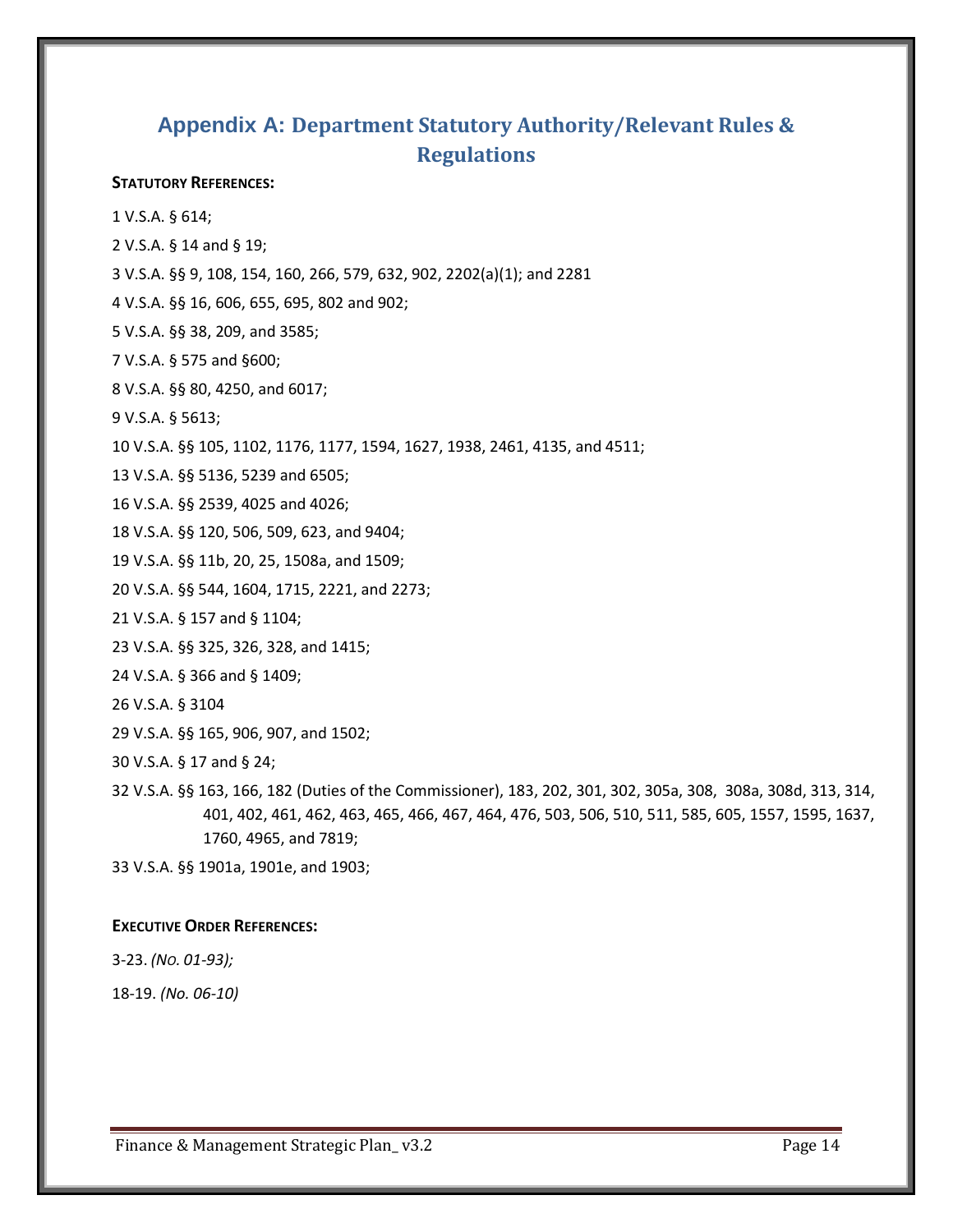# **Appendix B: Action Plans for Each Goal in the Strategic Plan**

<span id="page-14-0"></span>**Goal 1:** To produce informative, easy- to- understand documentation of the Governor's recommended budget.

- 1. Work with implementation consultant to develop new system capability to produce the Executive Budget Recommendations Summary book (a.k.a. Little Budget Book);
- 2. Budget Web-Content team and business process to be established.

**Goal 2:** To design and implement a Financial Transparency Website.

This goal serves Statewide Priority #5 (State Government and Employees) by improving accountability and customer service.

- 1. Propose concept to Sec. Admin for approval (approved);
- 2. Write Work Plan (drafted) for approval;
- 3. Establish roles, project timeline by phase (under development);
- 4. Establish sustainable business process for continuity and updates;
- 5. Implement Phases per Work Plan.

**Goal 3:** To implement a state-wide budgeting system that facilitates program-based budgeting and that has the capability to retain performance measures related to those programs.

- 1. Work with implementation consultant to achieve desired capability in new system;
- 2. Develop phased statewide roll-out to 100% inclusion of all state programs for program-based budgeting and performance measures.

**Goal 4:** To produce accurate and informative annual financial statements in accordance with Generally Accepted Accounting Principles (GAAP) and the Government Accounting Standards Board Statements.

- 1. Review all exposure drafts, technical bulletins, Interpretations, concept statements and statements issued by the GASB;
- 2. Revise state policies and procedures as required to comply with GASB changes.

**Goal 5:** To provide statewide managers and business staff with a general framework for developing and evaluating their internal controls.

- 1. Review and revise annual survey questions, based on prior survey results, recent internal control audit findings and any internal control issues which occurred since the previous survey;
- 2. Obtain consent and approval of department head for any survey changes prior to issuance;
- 3. For recurring and more serious internal control issues, the Commissioner will determine the revision to existing Finance Policies or the need for and issuance of a new Finance Policy.

**Goal 6:** To communicate with and educate financial stakeholders, including users of the ERP systems to ensure business operations and VISION transactions are accurate and in compliance with federal, state and financial requirements.

- 1. Annually review existing material for update and revision to maintain relevance;
- 2. Develop and implement a more robust and regularly scheduled "Accounting 101" course.